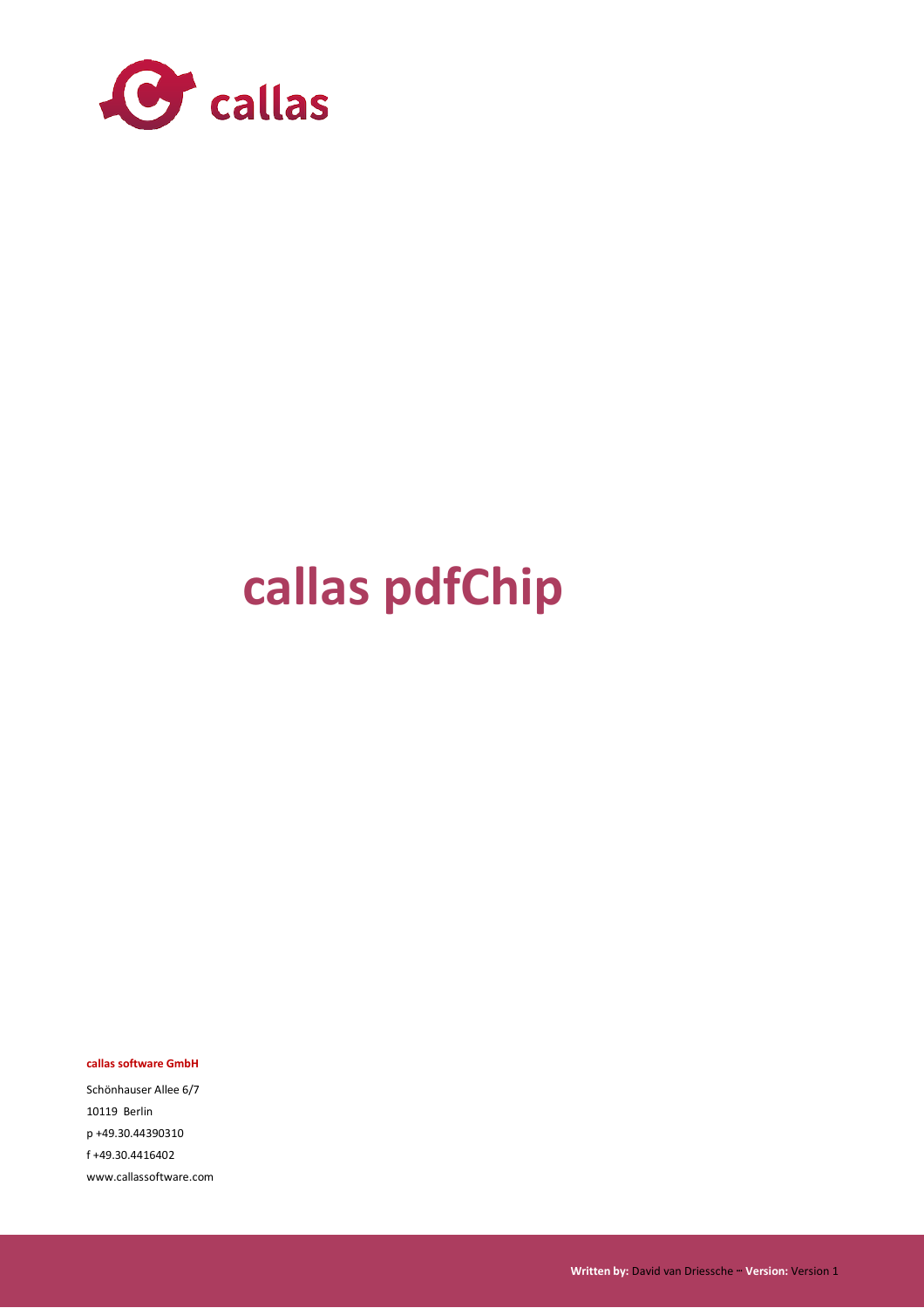## **Table of Contents**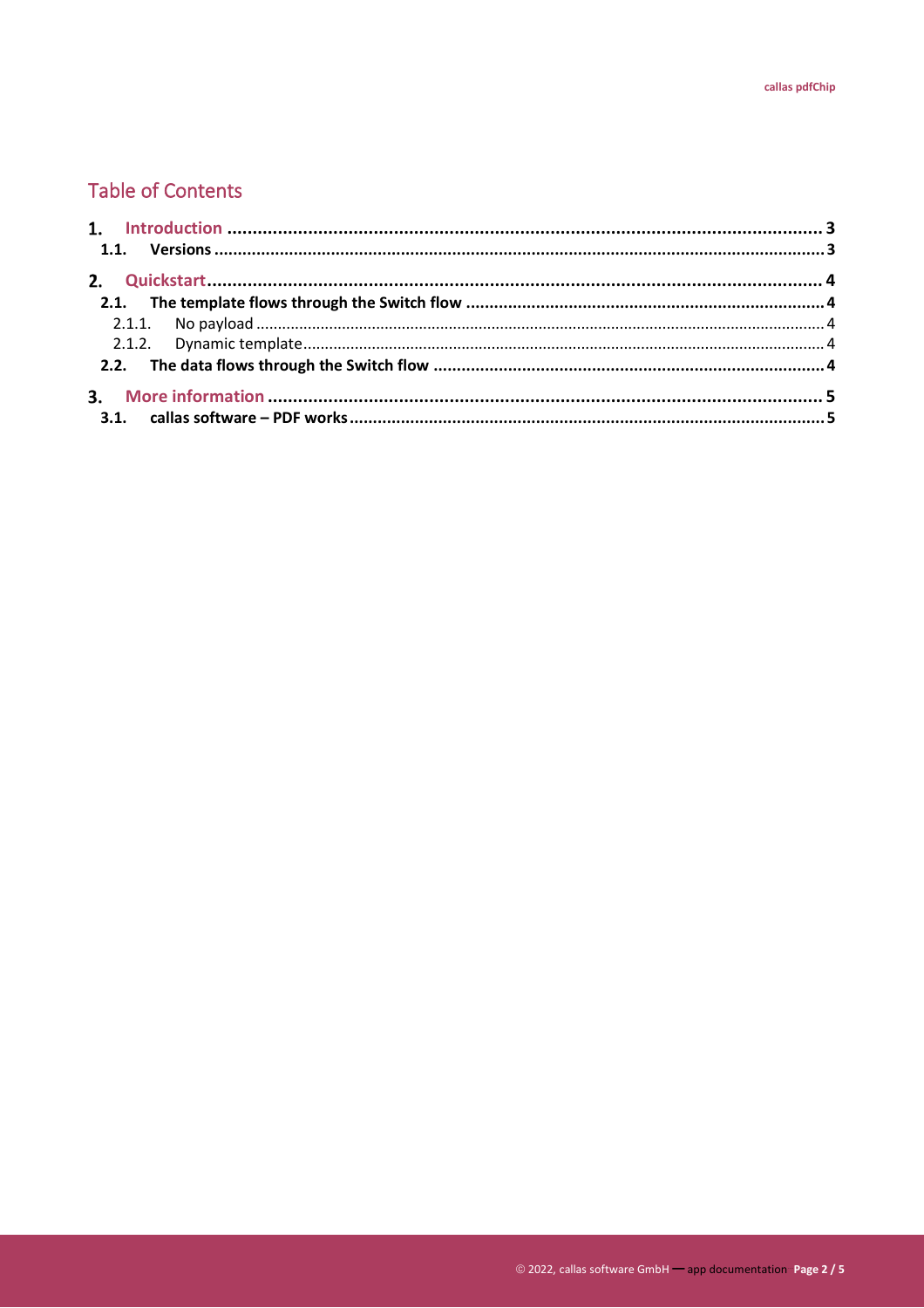#### <span id="page-2-0"></span>1. **Introduction**

callas pdfChip is a command-line application for the creation of high-quality PDF from HTML (taking full advantage of CSS and JavaScript). It supports all HTML features, but extends to support CMYK, spot color, XMP metadata, PDF standards, SVG, MathML, barcodes and more. Capable of generating single and multi-page PDF documents it is ideally suited for high-volume dynamic PDF generation.

The creation of these PDF documents needs two things in general: a template and payload (the data that will be loaded into the template). As Enfocus Switch is great at getting information from various sources, it is ideally suited to feed pdfChip the information necessary to build good PDF documents. The pdfChip app makes it child's play to integrate callas pdfChip into Enfocus Switch.

## <span id="page-2-1"></span>**1.1. Versions**

The following is a short version overview:

• version 1: initial version of the app.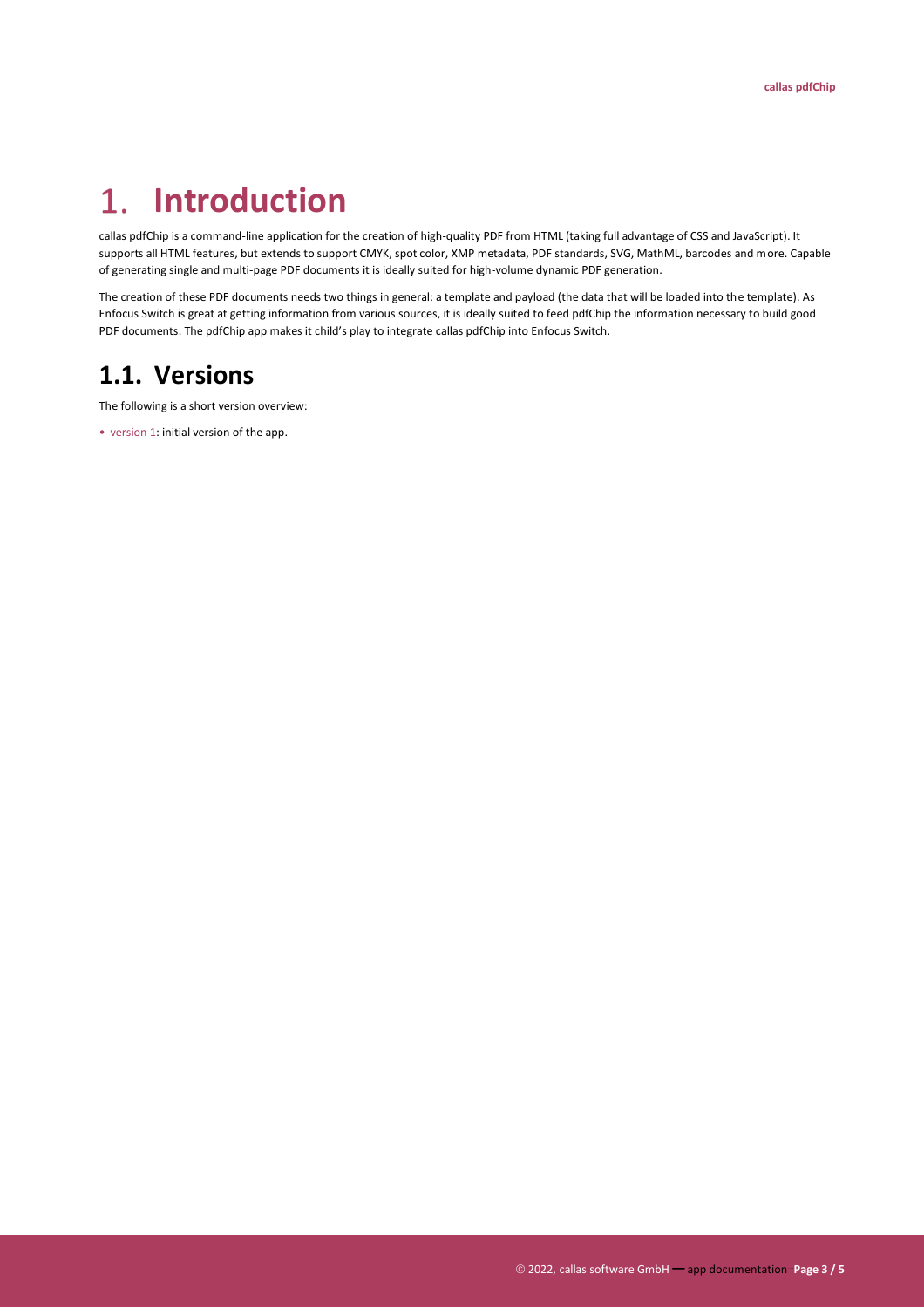#### <span id="page-3-0"></span>**Quickstart**  $2<sub>1</sub>$

This chapter explains the different ways in which the pdfChip app can be configured inside a Switch workflow. For the full description of all parameters, please refer to the online documentation for callas pdfChip, specifically the chapter on the Switch app for pdfChip.

The creation of the PDF documents with callas pdfChip needs two things in general: a template and payload (the data that will be loaded into the template). Accordingly, the way the app can be setup corresponds to where this information comes from. There are two main ways this can be setup.

## <span id="page-3-1"></span>**2.1. The template flows through the Switch flow**

In this case, the Switch flow generates or picks up an HTML template and sends it through the flow. At some point, this template meets the pdfChip app in the flow, which converts the template to a PDF file that then travels on through the workflow.

In the pdfChip app, use the "Type of input data" property to enable this scenario. Set the property to:

- Plain HTML/SVG file, or,
- Folder with index.html

In both cases, the pdfChip app expects to see an HTML template in its input folder. Using the first setting, that template should be a single HTML or SVG file. Using the second setting, the template must be a folder that contains an HTML file called "index.html" (and may contain all sorts of other files referenced from the HTML file such as CSS files, fonts, scripts…).

#### <span id="page-3-2"></span>**2.1.1. No payload**

If you're simply trying to convert HTML or SVG to PDF and your template doesn't require additional input data to determine how the template looks like, you're done. The pdfChip app simply converts your (static) template to PDF which ends up in the output folder.

#### <span id="page-3-3"></span>**2.1.2. Dynamic template**

If your template requires additional input data, you can specify the path of a JSON file which will be made available to your template during processing in pdfChip. To use this feature, you must set the "Import data from JSON" property to "Yes". This enables two additional properties.

- Path to JSON file: the full path to the JSON file containing the data you want to make available to your template. This usually is a file somewhere on the file system, but with a small Switch script expression could also be configured as the path to a dataset connected to the incoming HTML template.
- Name: determines the name of the variable in which the content of your JSON file will be imported. This determines how you're going to be able to use it inside of your template.

## <span id="page-3-4"></span>**2.2. The data flows through the Switch flow**

In this case, the Switch flow generates or picks up a JSON file and sends it through the flow. At some point, this JSON file meets the pdfChip app in the flow. The template is now fixed (the same for all files flowing through this app) and the incoming file is the payload. pdfChip uses both pieces of information to generate a PDF file that then travels on through the workflow.

In the pdfChip app, use the "Type of input data" property to enable this scenario. Set the property to:

• JSON file

You now also have to specify two additional properties:

- Name: determines the name of the variable in which the content of your JSON file will be imported. This determines how you're going to be able to use it inside of your template.
- Path to HTML file: the full path to the HTML file you want to use. Typically, this is a file somewhere on the file system. As this property supports variables and script expressions, a different template could be used for different jobs.